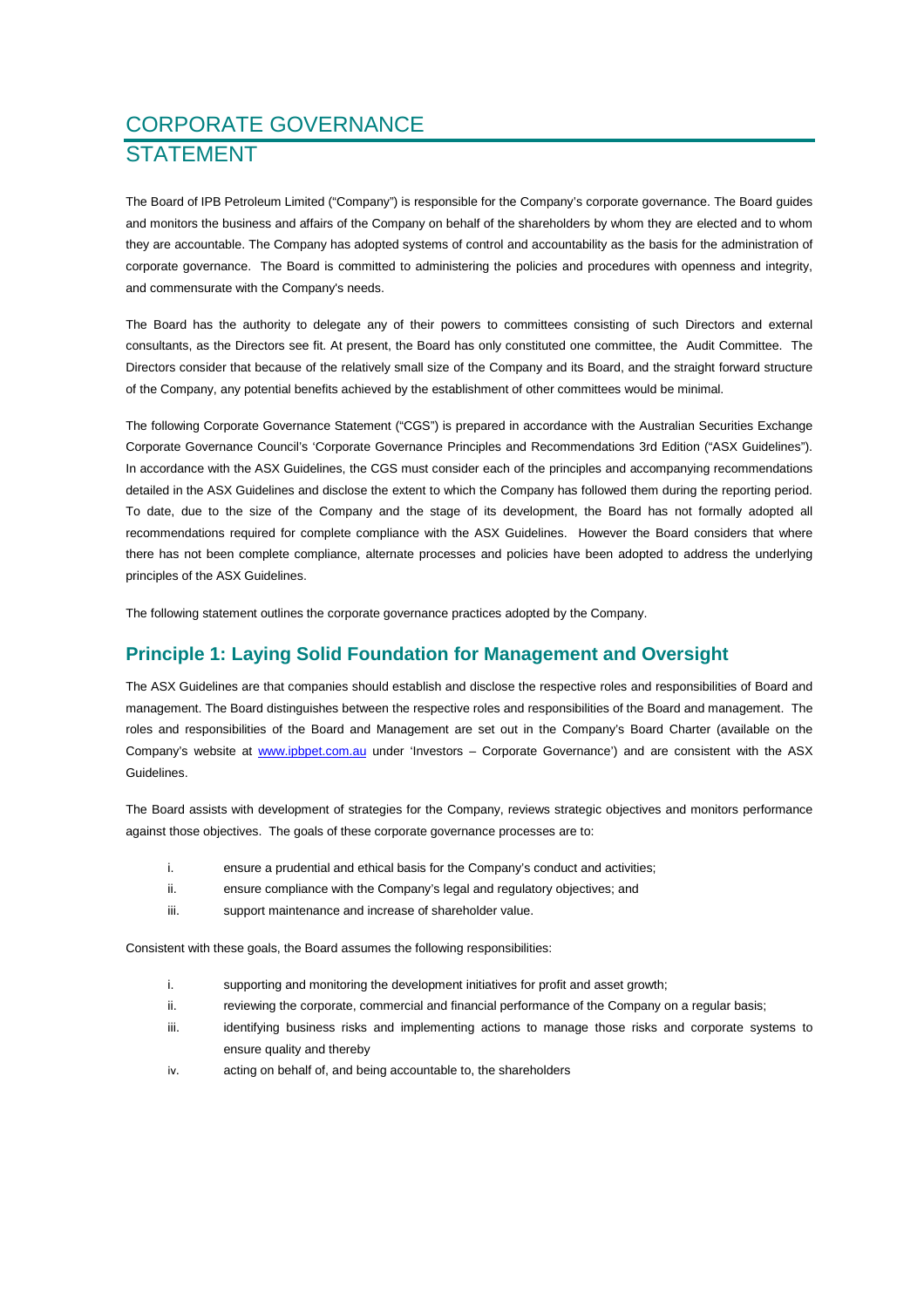# STATEMENT continued

The Company seeks to attract and retain suitably credentialed Directors with a mix of qualifications, experience and expertise that are appropriate to the furtherance of the Company's goals. The details of Directors who held office during the year can are included in the Directors' Report to shareholders.

At the appointment of each Director, the agreement entered into between the Director and the Company clearly outlines the expected roles, responsibilities and obligations of that Director, and the current term of employment.

The e Company is committed to the circulation of relevant materials to Directors in a timely manner to facilitate fully informed Directors' participation in the Board discussions.

The Board has delegated authority for the running of the day to day business of the Company to the Managing Director as disclosed in the Company's Board Charter.

The Company Secretary is accountable directly to the Board, through the Chair on all matters to do with the proper functioning of the Board.

Currently, no formal diversity policy has been put in place by the Company. The Company is aware of, and values, the benefits diversity can bring. However, given the Company's size and operational activities no formal diversity policy or objectives for achieving gender diversity have yet been established.

The Company has in place, and undertakes, periodic reviews of the performance of each Director, the Board, Board Committees and Senior Executives as outlined in the Board Charter.

The Board and management believe that they are compliant with all seven recommendations of Principle 1 of the ASX Guidelines – Lay Solid Foundations for Management and Oversight except for recommendation 1.5 relating to Diversity.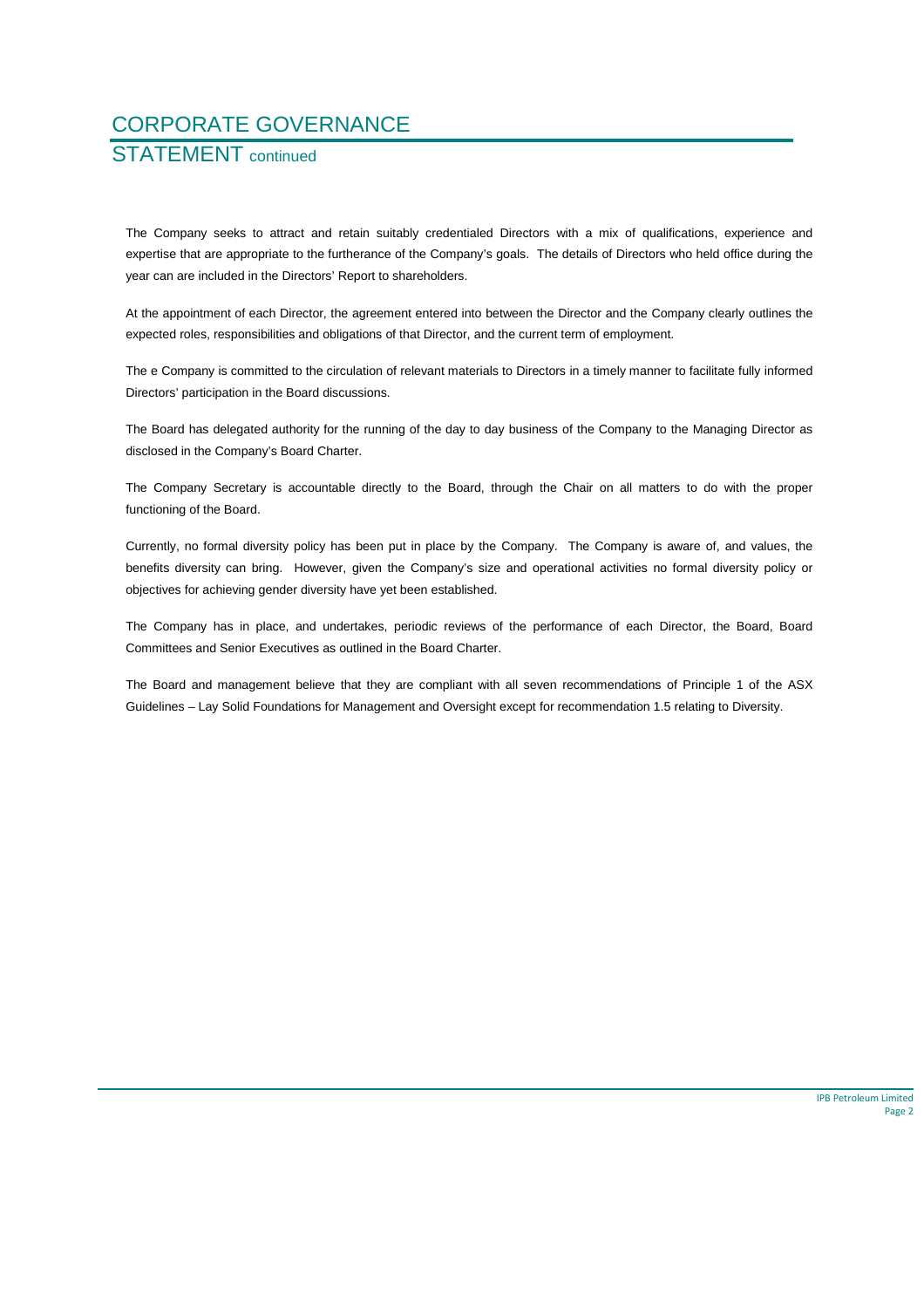### STATEMENT continued

### **Principle 2: Structure the Board to Add Value**

Election of Board members is substantially the province of the shareholders in a general meeting. However, subject thereto, the Company is committed to the following principles:

- (a) the Board is to comprise Directors with an appropriate blend of skills, experience and attributes appropriate for the company and its business; and
- (b) the principal criterion for the appointment of new Directors is their ability to add value to the company and its business.

No formal nomination committee has been constituted by the Company. Given the size of the Company and its Board, and the straight forward structure of the Company, the Directors consider that any benefits that maybe achieved by the establishment of a separate nomination committee would be minimal. The Board has to date efficiently and effectively dealt with issues that would otherwise be considered by a nomination committee including a process of self-assessment and review of the performance of the Board, Committees and individual Directors undertaken at least annually. This process ensures that the Board and its Committees are operating effectively.

The Directors of the company are shown in Table 1 below.

| Bruce McKay          | Non-Executive Chairman    | Independent     |
|----------------------|---------------------------|-----------------|
| Brendan Brown        | <b>Managing Director</b>  | Non-Independent |
| Phil Smith           | <b>Technical Director</b> | Non-Independent |
| Geoff King           | Non-Executive Director    | Independent     |
| <b>Brodrick Wray</b> | Non-Executive Director    | Independent     |

#### **Table 1 – IPB Petroleum Directors**

The Board comprises five Directors of which two are Executive Directors and are considered not independent and the other three are Non-Executive Directors and are considered independent.

Information on each Director, including their qualifications, experience and length of service is available in the annual Directors' Report.

The size, nature and specialised operations and relatively recent listing of the Company have not necessitated the need for a skills and diversity matrix to be determined.

The Board and Management induct new Directors into their role with the Company and the Company actively supports Directors in maintaining and developing their abilities to perform their roles on the Board and its committee.

Other than, as outlined above, in respect of recommendations 2.1 and 2.2 the Board is comfortable that it complies with all other recommendations contained in Principle 2 of the ASX Guidelines – Structure the Board to Add Value.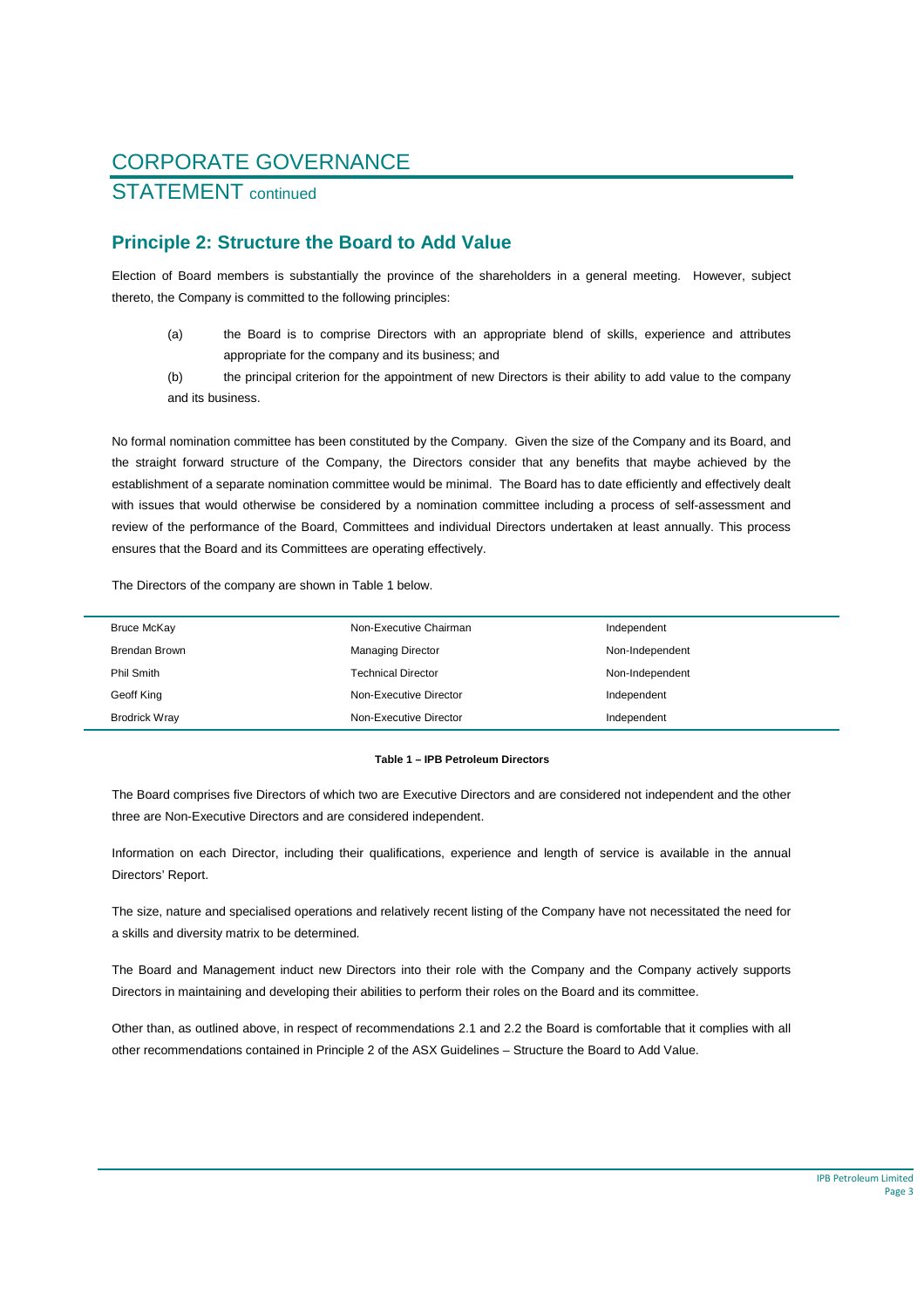STATEMENT continued

#### **Principle 3: Promote Ethical and Responsible Decision-making**

The Company's Code of Conduct sets out the Company's expectations for the conduct by the Company's Directors, Executives and employees, including in relation to business conduct, personal and professional conduct (such as confidentiality, personal behaviour, diversity and respect for others). The Code of Conduct is available on the Company's website (www.ipbpet.com.au) under 'Investors – Corporate Governance'.

The Company also has in place a Securities Trading Policy which is specifically applicable to all persons noted in the policy as Designated Persons but is also more generally applicable to all officers, employees, consultants, contractors and advisors of the Company and their associated parties. The Securities Trading Policy is also available on the Company's website at www.ipbpet.com.au under Investors - Corporate Governance.

The Board and Management are comfortable that the Company is compliant with its obligations under Principle 3 of the ASX Guidelines – Act Ethically and Responsibly.

### **Principle 4: Safeguard Integrity in Financial Reporting**

The Company seeks to safeguard the integrity of its financial reporting through the Board's Audit Committee. The Audit Committee was established to ensure the Company has an adequate control framework for the oversight of the external audit and the internal audit arrangements and report to the Board. The Audit Committee Charter is available on the company's website (www.ipbpet.com.au) under 'Investors - Corporate Governance' and its responsibilities include monitoring and reviewing any matters of significance affecting financial reporting and compliance, the integrity of the financial reporting of the Company, the Company's internal financial control system and risk management systems and the external audit function.

The Audit Committee comprises of the three Non-Executive Directors Brodrick Wray, Bruce McKay and Geoffrey King, all of whom are independent. The Chair of the Audit Committee is Non-Executive Director Brodrick Wray.

Prior to the sign off of the Company's periodic reporting requirements a declaration is received from the officer, employee or consultant acting in the capacity as Chief Executive Officer ("CEO") and/or Chief Financial Officer ("CFO") equivalent that the Company's financial statements having been properly maintained, that the financial statements comply with the appropriate accounting standards, and give a true and fair view of the financial position and performance of the Company, and that the opinion has been formed on the basis of a sound system of risk management and internal control.

At the Annual General Meeting ("AGM") of the Company the Company's auditor is available to answer questions relevant to the audit.

In relation to Principle 4 of the ASX Guidelines – Safeguard Integrity in Financial Reporting, the Board and Management are satisfied that the Company is compliant.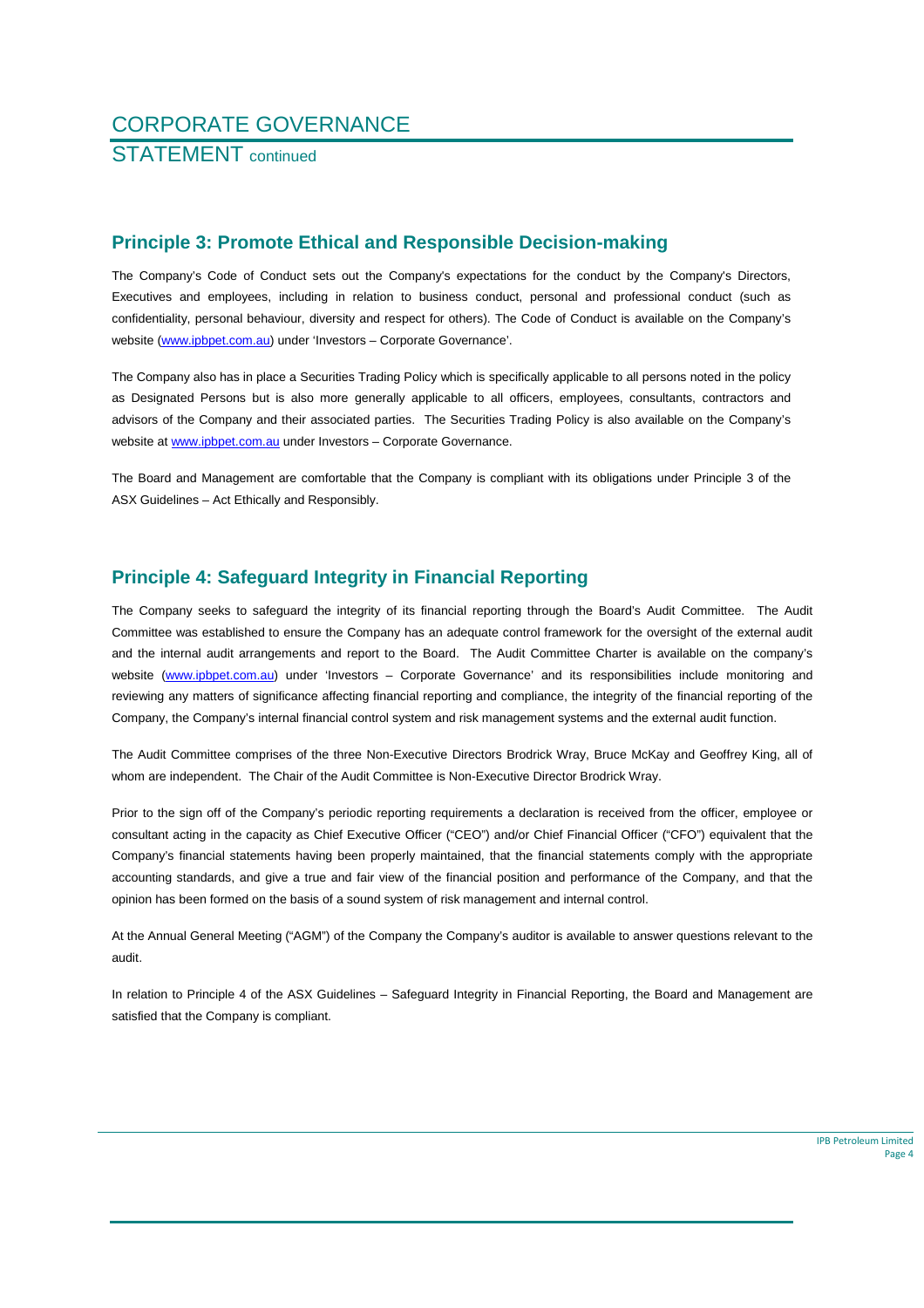### STATEMENT continued

### **Principle 5: Make Timely and Balanced Disclosure**

The Company has adopted a Continuous Disclosure Policy to ensure that the Company complies with its disclosure obligations under the Corporations Act and the ASX Listing Rules. This Continuous Disclosure Policy has established formal responsibilities, guidelines and procedures designed to ensure compliance with ASX Listing Rules disclosure requirements and accountability for compliance. This policy sets out the company's procedures with regard to the reporting of material price sensitive information to the ASX subject to confidentiality carve-out exceptions. The Continuous Disclosure Policy is available on the Company's website (www.ipbpet.com.au) under the 'Investors – Corporate Governance' area.

The Company Secretary is responsible for disseminating disclosure obligations within the company. The Company's continuous disclosure processes and policies are consistent with the shareholder communications recommendations set out in the ASX Guidelines.

The policy also sets out other principles that the company will apply in relation to disclosure of material information, including that the Company:

- i. will not give analysts any material price-sensitive non-public information at any time before it is disclosed to ASX;
- ii. will not generally respond to market rumours and speculation, except where ASX formally requests disclosure by the Company on the matter or the Board considers it appropriate to make a disclosure in the circumstances; and
- iii. will only allow the Chair and Managing Director or another person expressly authorised in writing by the Board to make public statements on behalf of the Company.

The policy emphasises a proactive approach to continuous disclosures. The objective is to create a culture of openness, which is conducive to the fulfilment of the Company's disclosure obligations.

In relation to Principle 5 of the ASX Guidelines – Make Timely and Balance Disclosure the Board and Management are satisfied that the Company is compliant.

### **Principle 6: Respect the Rights of Shareholders**

The Company places a high priority on communications with its shareholders, and although it does not have a standalone communications policy, the company considers that its Continuous Disclosure Policy, together with disclosure through the following means, is sufficient to promote effective communications with shareholders:

- announcements released through the ASX company announcements platform;
- provision of the Annual Report either by email or in printed form if requested,
- notices of meetings to shareholders; and
- a website that provides detail on the Company including ASX announcements, financial reports, research reports, corporate governance policies and other background materials.
- In relation to Principle 6 of the ASX Guidelines Respects the Rights of Security Holders the Board and Management are satisfied that the Company is substantially compliant with the intent of the Principle.